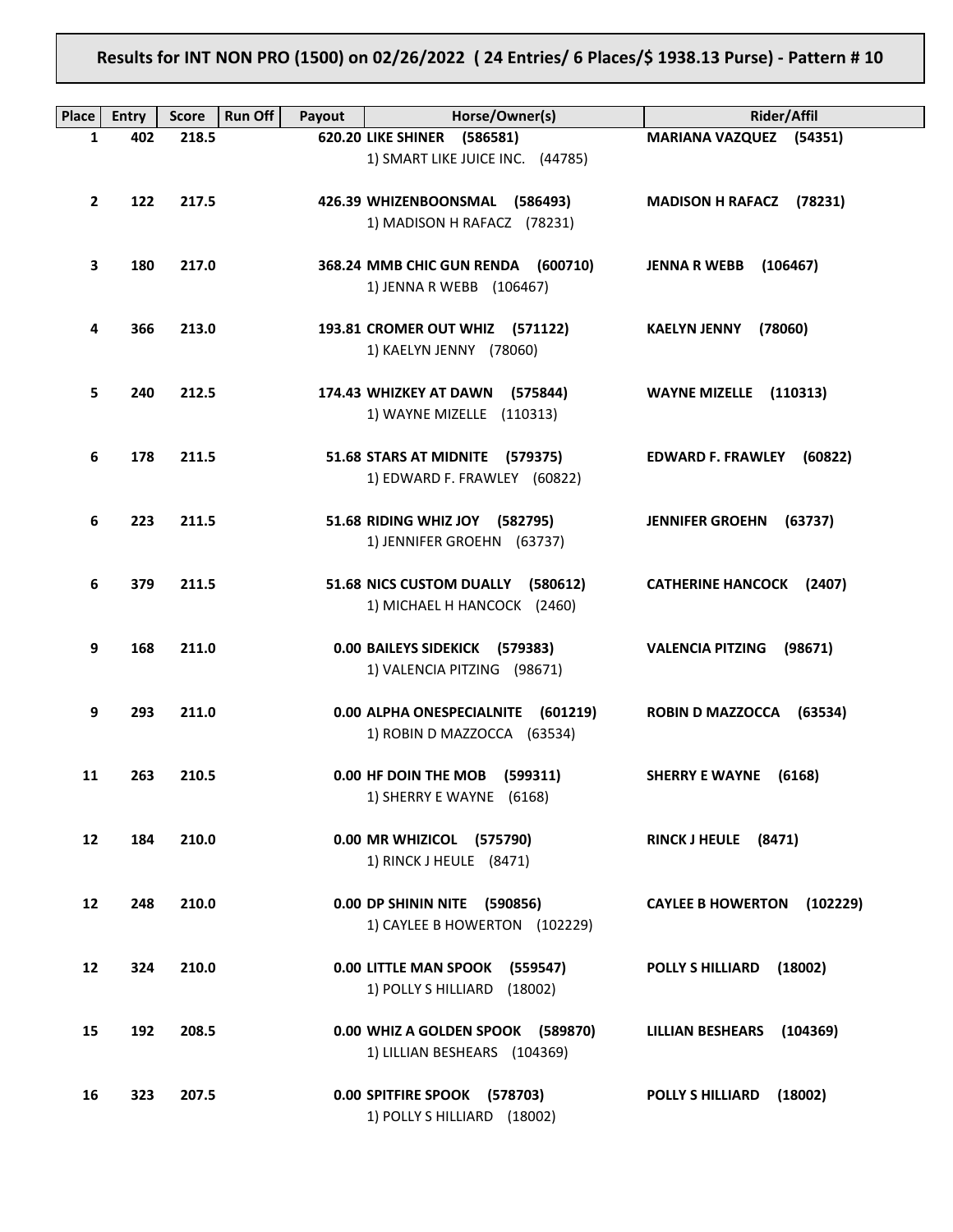| 17 | 262  | 204.0 | 0.00 BERRIED TREASURE (573681)<br>1) GEORGE R BELL (3684)<br>2) CAROL BELL (59432)               | <b>CAROL BELL (59432)</b>                     |
|----|------|-------|--------------------------------------------------------------------------------------------------|-----------------------------------------------|
| 18 | 276  | 203.0 | 0.00 BE AECH BEAU (583728)<br>1) ABIGAIL GRACE EHRINGER (92709)                                  | <b>ABIGAIL GRACE EHRINGER</b><br>(92709)      |
| 18 | 1205 | 203.0 | 0.00 GUNNAOUTSMARTYOU<br>(606740)<br>1) MATT GOODMAN (69733)                                     | <b>MATTHEW L GOODMAN</b><br>(110274)          |
| 20 | 272  | 202.0 | 0.00 DONTRASHMYSTAGE (575788)<br>1) MILTON WHITE (55706)                                         | (55706)<br><b>MILTON WHITE</b><br><b>FRHA</b> |
| 21 | 126  | 198.0 | 0.00 WALLAS CORONA (576450)<br>1) KATHARINE GEORGE CAPPE (106917)                                | <b>KATHARINE GEORGE CAPPE</b><br>(106917)     |
| 22 | 362  | 197.0 | 0.00 BLACK N GOLD (583826)<br>1) MARK HURD (82983)                                               | (82983)<br><b>MARK HURD</b>                   |
| 23 | 296  | 194.5 | <b>0.00 RUFS GOT GUNS</b><br>(599213)<br>1) EMILY SCHIAVI (104364)                               | <b>EMILY SCHIAVI</b><br>(104364)              |
| 24 | 297  | 0.0   | 0.00 SOME KINDA SHINE (548094)<br>1) KATE STEWART SEUTTER (37613)<br>2) ANEIKA M CRESPO (112579) | <b>KATE STEWART SEUTTER</b><br>(37613)        |

Show Secretary: